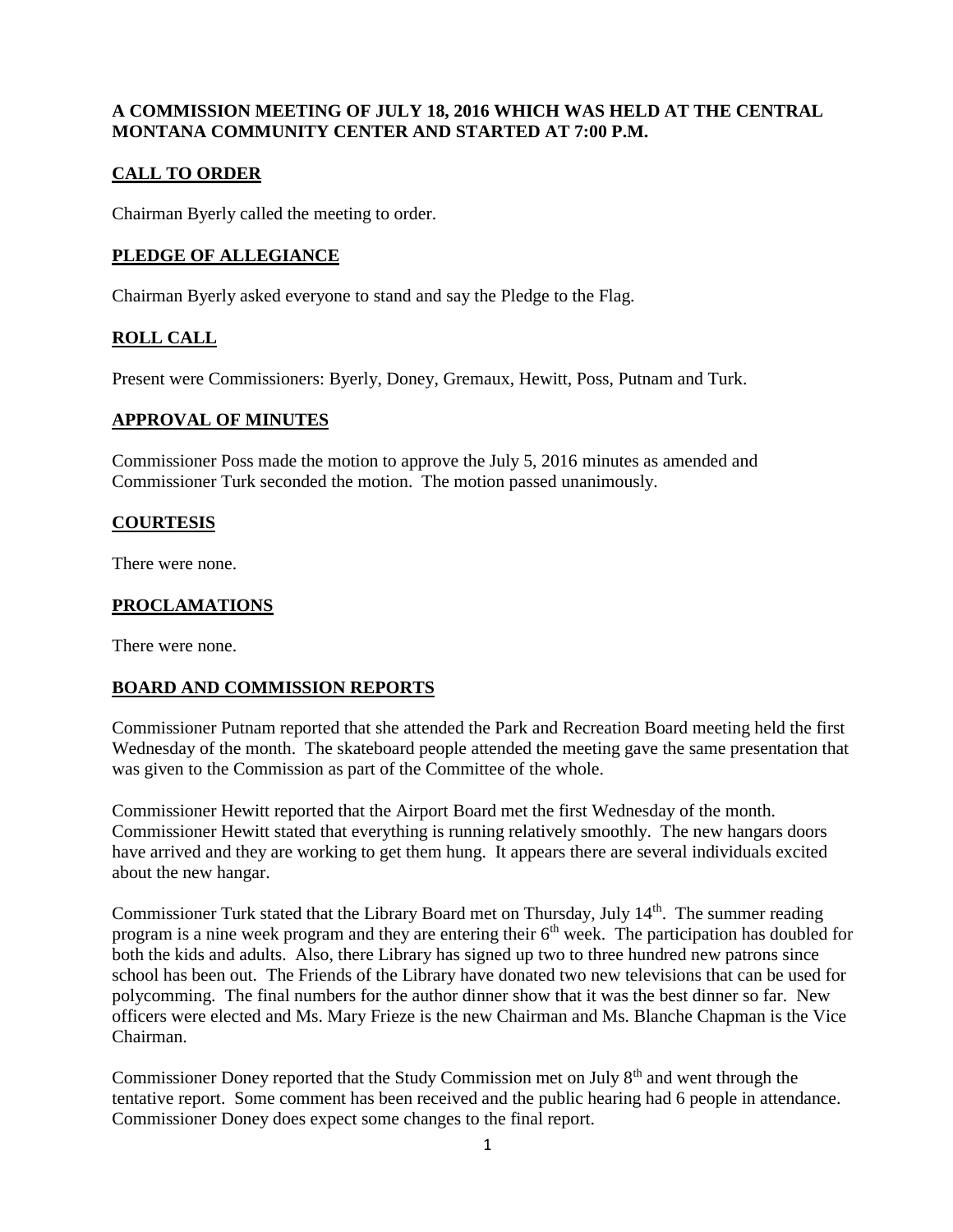# **CITY MANAGER REPORT**

Interim City Manager Holly Phelps reported on the following issues:

On Tuesday, July  $12<sup>th</sup>$ , the City closed on the property located at 220 E Main. The City will be working on cleaning up the property so that it can be utilized for storage of trails equipment.

The City has received an Assignment of Tax Lien and Certificate of Sale for the property located at 301 W Broadway.

The Swimming Pool open house will be held on Tuesday, July  $19<sup>th</sup>$  from 5 to 7 pm. The dedication ceremony will start at 6 pm and a pulled pork dinner served afterwards.

The Couch property located at 69 SW Ash has been purchased by Fergus County. The property has experienced several flood related losses and was located outside of the floodplain. The Fire Department will train in the structure prior to the demolition. The water service and septic tank will be abandoned and the property will remain open green space. The public hearing for the floodplain permit is August  $10<sup>th</sup>$  at 2 pm at the County Commissioners office if anyone is interested in attending. The City was notified because we are an adjacent landowner.

There will be a public information meeting for the Riverdale Sewer project on July  $26<sup>th</sup>$  at 6 pm here at the Council on Aging. The outcome of the meeting will be used to gauge support of this project and determined how to proceed with the project.

The owner and contractor for the Kentucky Fried Chicken building was in Lewistown last week. Demolition has begun and they are working on finalizing the building plans. They are planning to open this fall.

The waterline relocation work for the Lewistown West Project has been completed. The airport did have a scheduled outage Tuesday evening while the old line was capped.

The Public Works Department has begun to install the Wayfinding signage. Additional signs will be installed as time and construction activities allow.

## **CONSENT AGENDA**

Commissioner Putnam made the motion to approve the consent agenda as presented and Commissioner Doney seconded the motion. The motion passed unanimously. The consent agenda was the acknowledgement of the claims that have been paid for fiscal year 2015-2016 from July 6, 2016 to July 13, 2016 for a total of \$126,024.54.

## **REGULAR AGENDA – Resolutions, Ordinances & Other Action Items:**

1. Public hearing to hear comments on Resolution No. 3908, a resolution providing for property tax benefits for the remodeling, reconstruction or expansion of property located at 214 and 214 ½ W Main Street in Lewistown

Chairman Byerly opened the public hearing to hear comments on Resolution No. 3908, a resolution providing for property tax benefits for the remodeling, reconstruction or expansion of property located at 214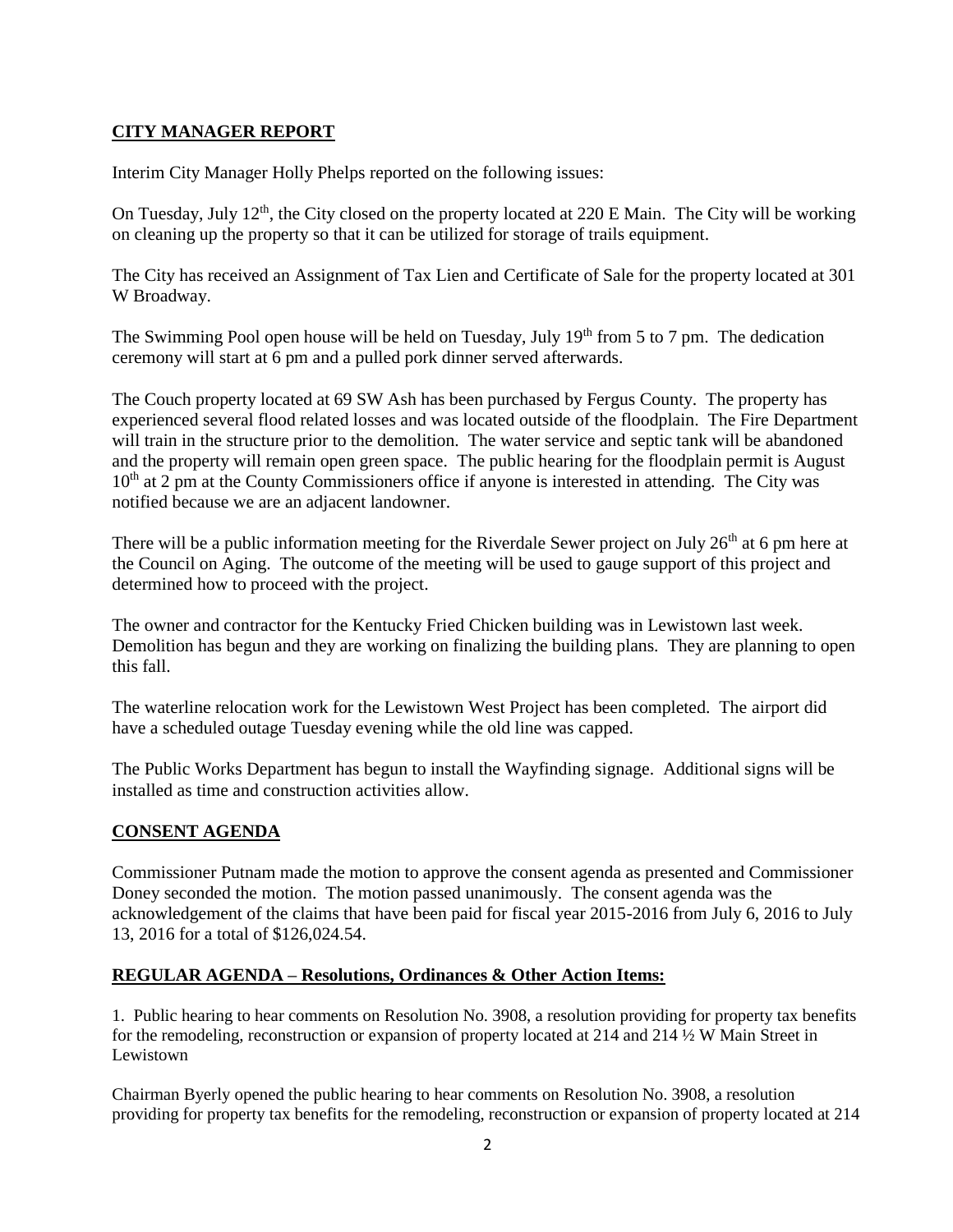and 214 ½ W Main Street in Lewistown. Ms. Phelps explained that the City received a tax abatement application for a couple of buildings located in the downtown area owned by the Eckhardt family. They are planning on remodeling several different parts of the property. This is allowed under state law and the City of Lewistown has adopted the recommended guidelines from State law. It is expected that the property value will be increased at least 5% and the construction period will not exceed twelve months. Mr. Joe Eckhardt addressed the Commission by stating that he appreciated that opportunity to apply for the tax abatement. Mr. Eckhardt explained that he wouldn't have known about this if he had not attended some of the property improvement classes provided by Snowy Mountain Development Corporation. Planning Director Duane Ferdinand explained that there is a construction period, exemption period and then a phase in period on the increased property value only. Commissioner Gremaux commented that this has been done in the past. Commissioner Poss commented that he really likes it when the Commission can do this. Commissioner Doney thanked Mr. Eckhardt for investing in the community. Mr. Richard Battrick asked what has happened to the Empire. Commissioner Byerly answered that the Empire has been closed and the Eckhardts have purchase the property and working to update the building. The flower shop will remain. Chairman Byerly asked for comments from the audience and Commission. There being none the public hearing was closed.

2. Discussion and action on approving Resolution No. 3908, a resolution providing for property tax benefits for the remodeling, reconstruction or expansion of property located at 214 and 214 ½ W Main Street in Lewistown

Commissioner Poss made the motion to approve Resolution No. 3908, a resolution providing for property tax benefits for the remodeling, reconstruction or expansion of property located at 214 and 214 ½ W Main Street in Lewistown and Commissioner Putnam seconded the motion. Commissioner Byerly asked for comments from the audience and Commission. There being none, the question was called for and the motion passed unanimously.

3. Discussion and action on authorizing the Interim City Manager to enter into an agreement between the City of Lewistown and the Montana State Library and sign the Montana Land Information Act FY 2017 Grant agreement

Ms. Phelps explained that this is the grant that was discussed briefly at the last meeting. The Public Works department was successful in getting a grant that would allow us to purchase some tablets and the capability to use the ARC GIS platform to located values and customer shut offs which would allow access in the vehicles. The engineering company will help with gathering the information and assist in the training. Commissioner Doney made the motion to authorizing the Interim City Manager to enter into an agreement between the City of Lewistown and the Montana State Library and sign the Montana Land Information Act FY 2017 Grant agreement and Commissioner Hewitt seconded the motion. Commissioner Byerly asked for comments and questions from the audience and Commission. There being none, the question was called for and the motion passed unanimously.

4. Discussion and action on approving the street maintenance assessment for fiscal year 2016-2017

Ms. Phelps explained that the staff has provided the City Commission with three options for the Street Maintenance assessment. The current rate is \$.031 per square foot, which is the first option, the second option is to increase a tenth of a percent and option three is to decrease it a tenth of a percent. Ms. Phelps commented that her recommendation is to keep it the same based on the zero increase in CPI and the fact and the unit prices for the street work appear to be remaining constant. Commissioner Poss made the motion to approve the recommendation of the Interim City Manager to leave the street maintenance assessment at \$.03100 and Commissioner Doney seconded the motion. Commissioner Byerly asked for comments from the audience and Commission. There being none, the question was called for and those Commissioners voting in favor were: Byerly, Doney, Hewitt, Poss, Putnam and Turk. Commissioner Gremaux voted against.